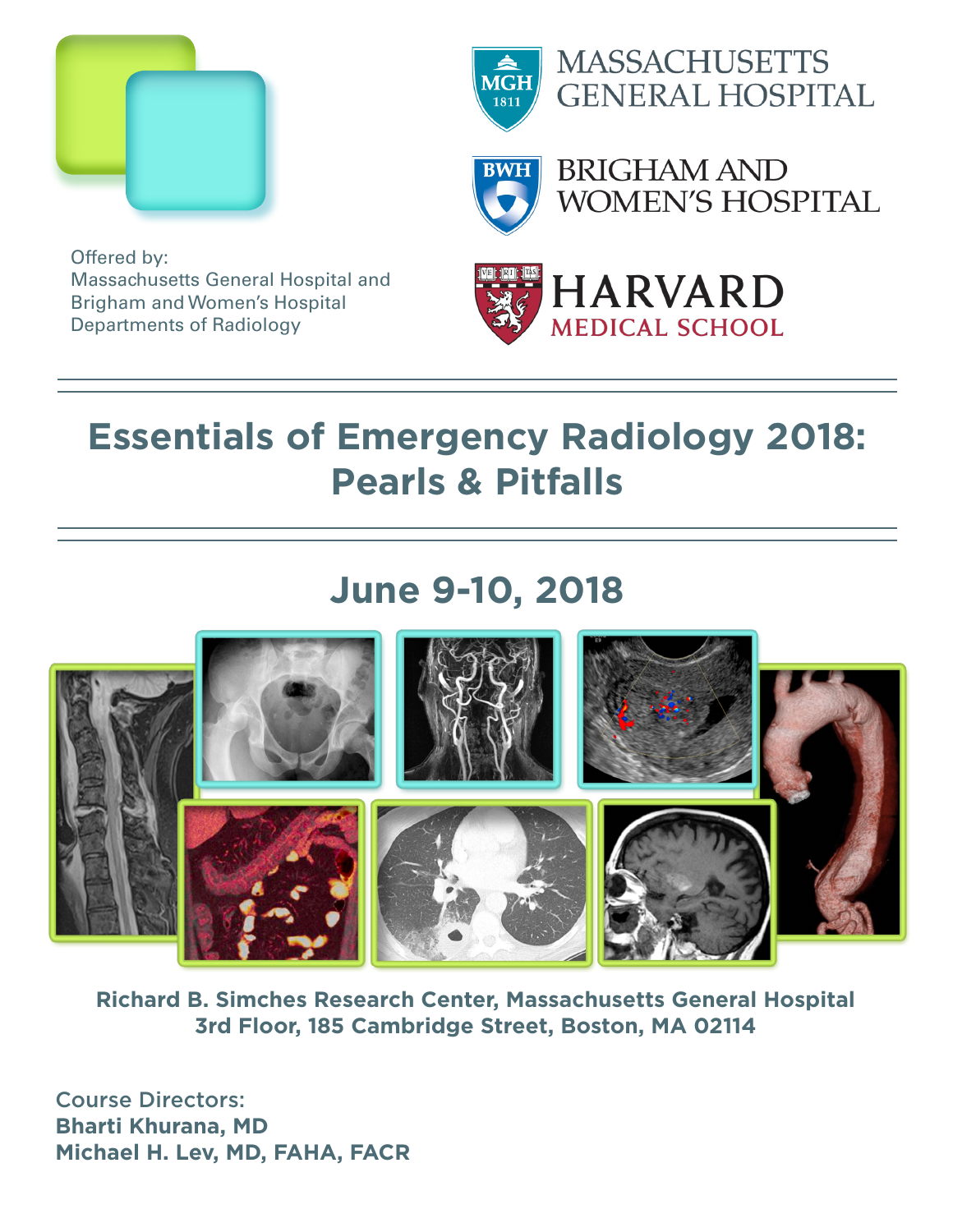### **Course Description:**

The educational objective of this intensive, two-day course is to provide a comprehensive, focused review of the major basic & advanced principles of diagnostic emergency radiology in the evaluation of acutely ill and injured patients. Specifically, we will emphasize the management, acquisition, and interpretation of structural and advanced imaging studies of the brain, spine, extremities, heart, lungs, abdomen, pelvis, and vascular system, with the goals of:

- 1. Appropriate application of clinical imaging algorithms
- 2. Implementation of relevant recent technical advances
- 3. Formulation of a systematic approach to interpreting traumatic and non-traumatic conditions from head-to-toe

Special emphasis will be placed on the recognition of common imaging mimics & misses, highlighting relevant pearls & pitfalls, as well as expert tips & "tricks-of –the-trade". Didactic lectures will additionally feature "what the referring clinician needs to know", up-to-date emergency department workflow & clinical decision support tools, and relevant current healthcare policy issues.

For more information and to register please go to:

https://cmeregistration.hms.harvard.edu/emergencyradiology2018

#### **Learning Objectives:**

Upon completion of this activity, participants will be able to:

- Select the most appropriate imaging approach to allow prompt evaluation of injured and acutely ill adult & pediatric patients.
- Utilize a systematic check list approach in interpreting imaging of traumatic and non-traumatic conditions from head to toe, including recognition of incidental findings requiring non-urgent, outpatient follow-up.
- Develop rapid and accurate recognition of pathology by understanding common errors.
- Recognize when additional imaging is needed in ED, including consideration in the differential diagnosis of less common pathologies that may nonetheless require more urgent treatment.
- Describe the pitfalls and mimics of common conditions presenting to the Emergency Department.
- Apply emerging technologies, such as dual energy CT, advanced MRI, and radiation dose reduction techniques, in emergency imaging to the care of patients.

#### **Target Audience:**

This course would beneficial any general radiologist, emergency radiologist, trauma surgeon, ED or critical care physician or physician assistant – at any level of training – who requires a brief but thorough advanced clinical update in state-of-the-art emergency imaging by leaders in the field.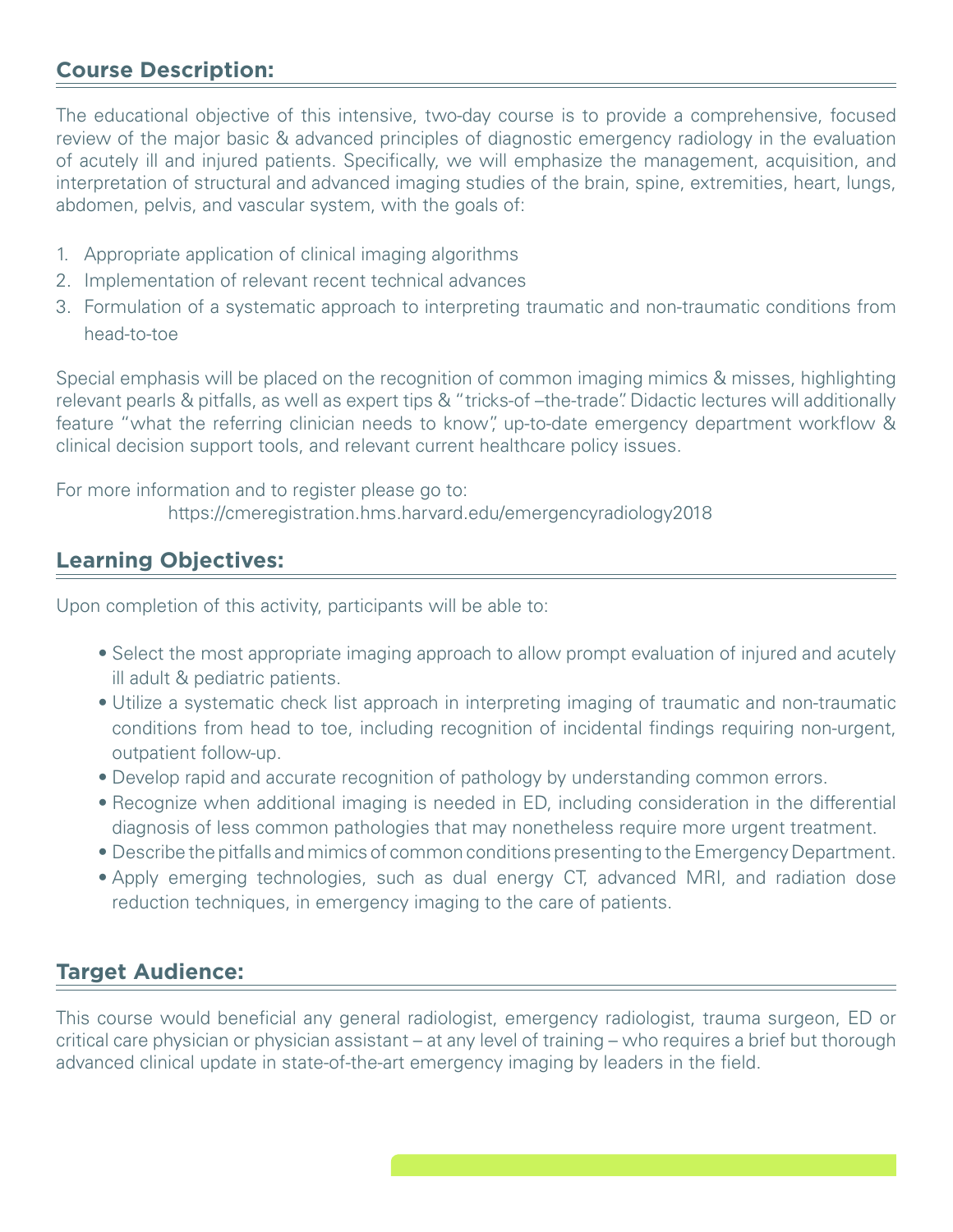## **Accreditation:**

The Harvard Medical School is accredited by the Accreditation Council for Continuing Medical Education (ACCME) to provide continuing medical education for physicians.

The Harvard Medical School designates this live activity for a maximum of *16 AMA PRA Category 1 Credits™*. Physicians should claim only credit commensurate with the extent of their participation in the activity.

## **Registration Information:**

Physicians: \$575.00 Residents/Fellows in Training: \$450.00

Allied Health Professionals: \$450.00 *\*Processing \$5 (non-refundable service fee)*

All fees shown in USD. Each participant will receive a link for an electronic syllabus only.

Registration by credit card (VISA, MasterCard or American Express) or check can be made through Harvard Medical School's secure online registration system at

#### *https://cmeregistration.hms.harvard.edu/emergencyradiology2018*

Registration by check (draft on a United States bank), please make payable to Harvard Medical School. Learners who choose to pay by check will be prompted to download an online form to send in with a payment. Telephone or fax registration is not accepted. Registration with cash payment is not permitted. Upon receipt of your paid registration, you will receive an email confirmation. Be sure to include an email address that you check frequently. Your email address is used for critical information including registration confirmation, evaluation and certificate.

#### **Disclaimer:**

CME activities accredited by Harvard Medical School are offered solely for educational purposes and do not constitute any form of certification of competency. Practitioners should always consult additional sources of information and exercise their best professional judgment before making clinical decisions of any kind.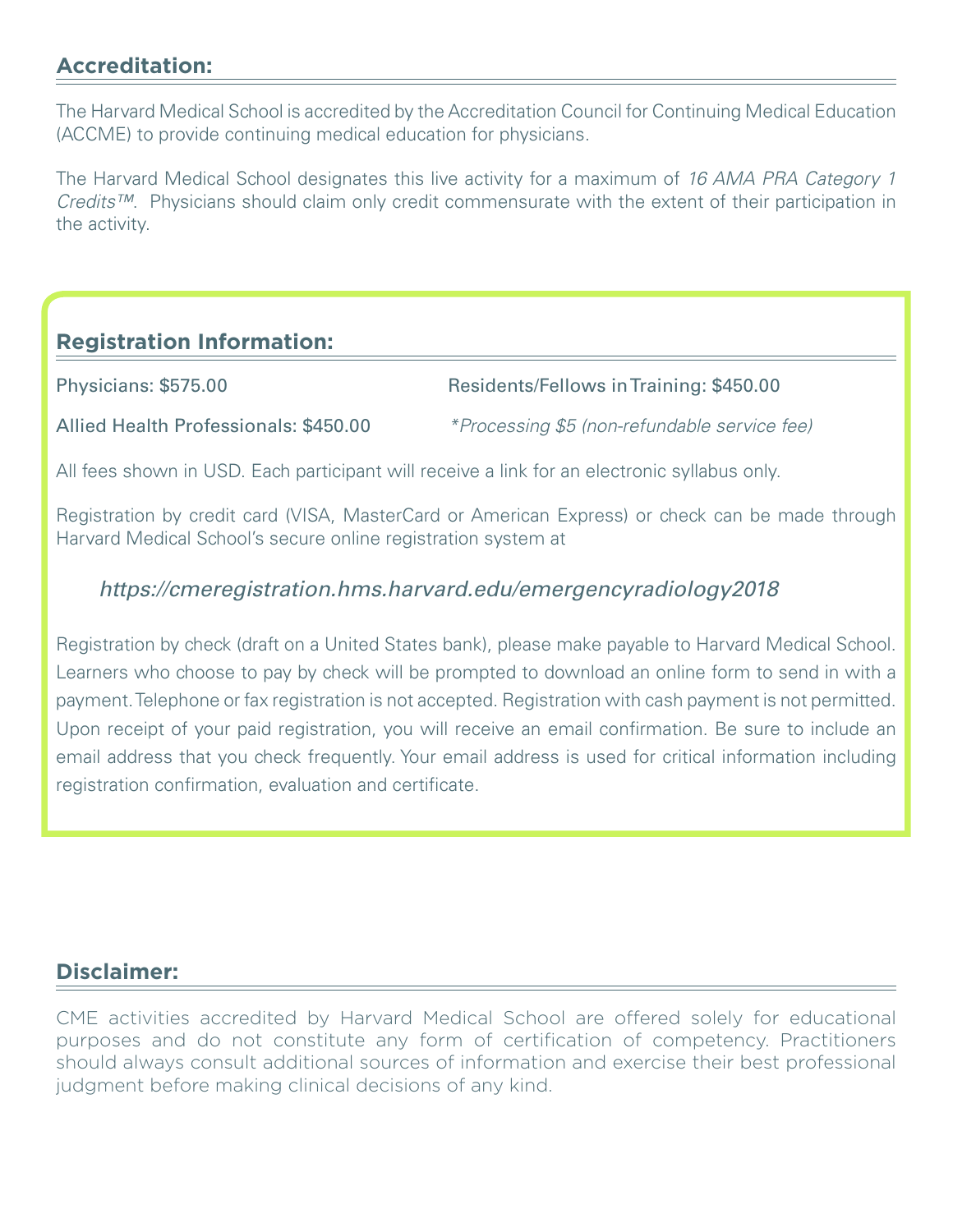By phone: (617-384-8600), Monday-Friday, 9:00am-5:00pm (ET) or by e-mail at: *ceprograms@hms.harvard.edu*

### **Disclosure Policy:**

Harvard Medical School (HMS) adheres to all ACCME Accreditation Criteria and Policies. It is HMS's policy that those who have influenced the content of a CME activity (e.g. planners, faculty, authors, reviewers and others) disclose all relevant financial relationships with commercial entities so that HMS may identify and resolve any conflicts of interest prior to the activity. These disclosures will be provided in the activity materials along with disclosure of any commercial support received for the activity. Additionally, faculty members have been instructed to disclose any limitations of data and unlabeled or investigational uses of products during their presentations.

#### **Refund Policy:**

Refunds, less an administrative fee of \$75, will be issued for all cancellations received two weeks prior to the start of the course. Refund requests must be received by postal mail, email, or fax. No refund will be issued should cancellation occur less than two weeks prior. "No shows" are subject to the full course fee and no refunds will be issued once the conference has started.

#### **Course Location:**

All sessions will be held at the Richard B. Simches Research Center, MGH, 3rd floor, 185 Cambridge Street, Boston, MA 02114. The Mass General parking garages are designated for patients and their visitors. We recommend that course participants park in a nearby private parking lot or take public transportation *http://boston.bestparking.com/*

Only Mass General patients and their visitors are eligible for reduced parking rates. The day rate for all others using the MGH garages is \$48.

#### **Online Registration:**

To register or view activity information online visit:

*https://cmeregistration.hms.harvard.edu/emergencyradiology2018*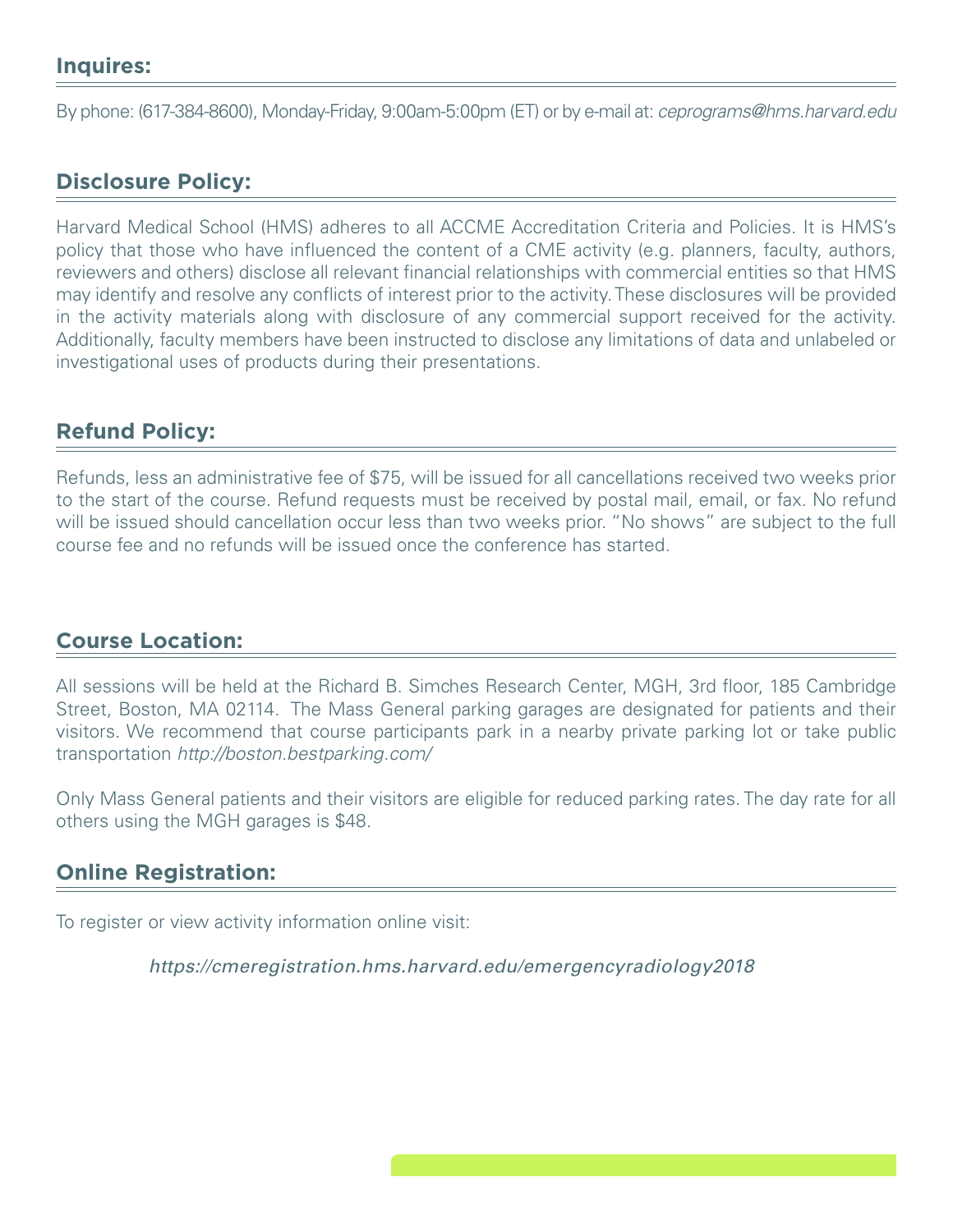| DAY 1                                            | <b>SAT JUNE 9</b>                                       |               |  |
|--------------------------------------------------|---------------------------------------------------------|---------------|--|
| 7:00-7:55                                        | Continental Breakfast/ Registration                     |               |  |
| 7:55-8:00                                        | Welcome and Introduction                                | Khurana / Lev |  |
| ABDOMEN: TRAUMATIC AND NON-TRAUMATIC EMERGENCIES |                                                         |               |  |
| 8:00-8:30                                        | Abdominal Trauma: Bowel, Mesentery                      | Soto          |  |
| 8:30-9:00                                        | Traumatic Vascular Injuries                             | Soto          |  |
| 9:00-9:30                                        | Abdominal Trauma: Liver, Spleen, Pancreas, Kidneys      | Singh         |  |
| 9:30-10:00                                       | Post-Operative Abdominal Emergencies                    | Soto          |  |
| 10:00-10:15                                      | <b>QUESTIONS, BREAK</b>                                 | Faculty       |  |
| 10:15-10:40                                      | CT, CTA, DECT: Protocols, Pearls, & Pitfalls            | Sodickson     |  |
| 10:40-11:05                                      | Acute Abdomen: RLQ, LLQ Pain                            | Singh         |  |
| 11:05-11:30                                      | Acute Abdomen: RUQ, LUQ pain                            | Uyeda         |  |
| 11:30-11:55                                      | Abdomen Summing Up: Tricky Cases                        | <b>Dileo</b>  |  |
| $11:55-1:10$                                     | <b>LUNCH BREAK</b>                                      | On own        |  |
| <b>FACE / NECK / THORACIC TRAUMA</b>             |                                                         |               |  |
| $1:10-1:35$                                      | Facial Trauma                                           | Avery         |  |
| 1:35-2:00                                        | Head Trauma: Pearls & Pitfalls in the Elderly           | <b>Nunez</b>  |  |
| 2:00-2:25                                        | Cervical Spine Trauma                                   | Avery         |  |
| 2:25-2:50                                        | latrogenic Chest Emergencies                            | Avery         |  |
| $2:50-3:15$                                      | <b>Chest Trauma</b>                                     | Novelline     |  |
| $3:15 - 3:30$                                    | <b>QUESTIONS, BREAK</b>                                 | Faculty       |  |
| <b>MSK EMERGENCIES</b>                           |                                                         |               |  |
| $3:30-3:55$                                      | <b>Easily Missed Extremity Fractures</b>                | Lawrason      |  |
| $3:55-4:20$                                      | "Don't Miss!" Osteomyelitis and Septic Arthritis in ED  | Mandell       |  |
| 4:20-4:50                                        | Non Traumatic MSK Emergencies: Case Based               | Smith         |  |
| 4:50-5:35                                        | General ED Case Based Review - Pearls, Pitfalls, & More | Khurana       |  |
| 5:35-5:45                                        | <b>Questions and Comments</b>                           | Khurana / Lev |  |
| 5:45                                             | Adjourn                                                 |               |  |

New this year!

# **\*Please Note: Program changes/substitutions may be made without notice.**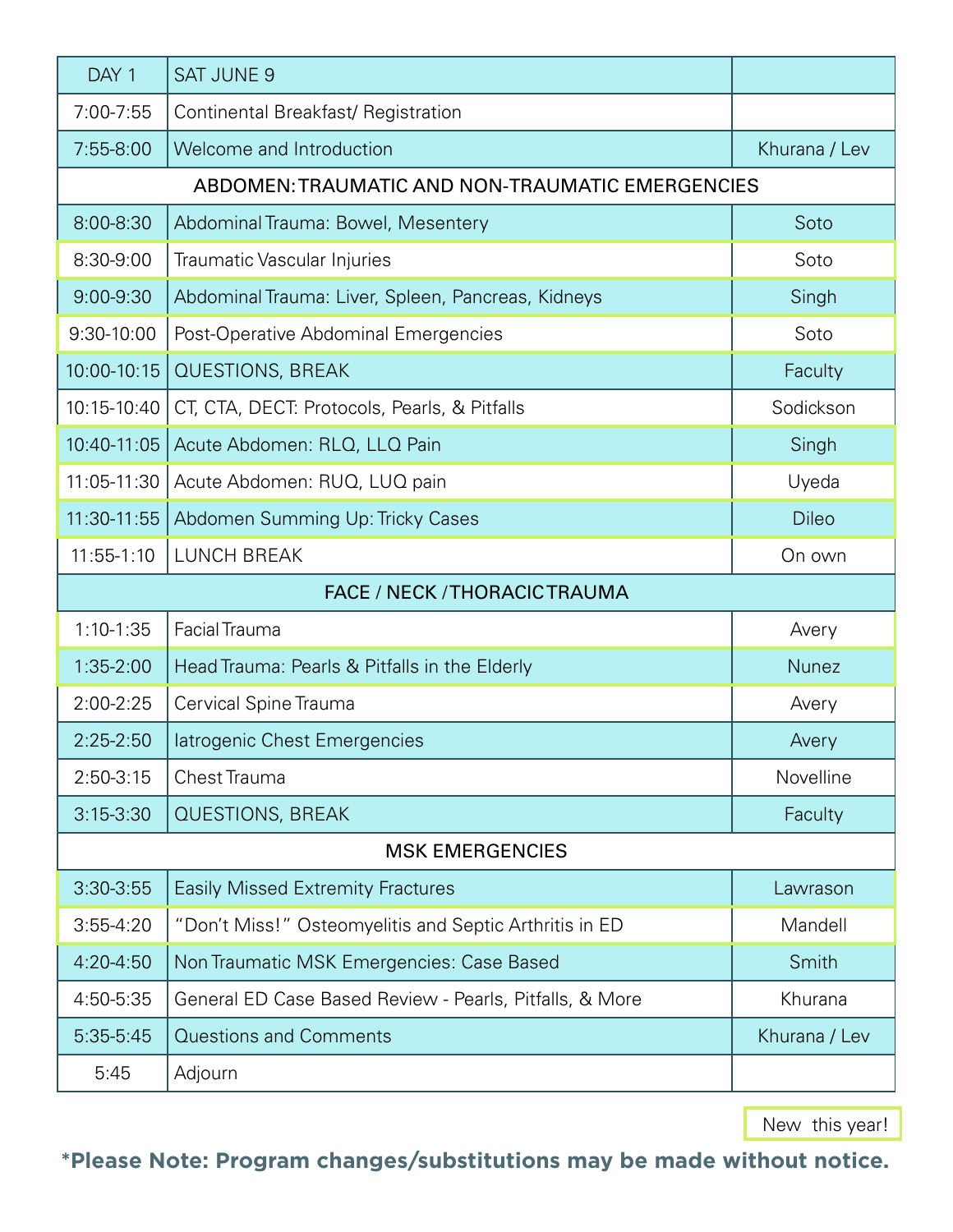| DAY <sub>2</sub>                   | <b>SUN JUNE 10</b>                                           |                |
|------------------------------------|--------------------------------------------------------------|----------------|
| $7:15 - 7:55$                      | <b>Continental Breakfast</b>                                 |                |
| 7:55-8:00                          | Welcome                                                      | Khurana / Lev  |
| <b>NEURO EMERGENCIES</b>           |                                                              |                |
| 8:00-8:45                          | "Don't Miss" Non-Stroke Neurological Emergencies             | Lev            |
| 8:45-9:15                          | How To Read a Head CT and H&N CTA                            | Potter         |
| $9:15 - 10:00$                     | "Don't Miss" Neuro Emergencies: Must Rule These Out!         | Lev            |
| 10:00-10:15                        | <b>QUESTIONS, BREAK</b>                                      | Faculty        |
| 10:15-10:40                        | Non-traumatic Head & Neck Emergencies: Case Based            | Kamalian       |
| 10:40-11:05                        | <b>Orbital Emergencies</b>                                   | Juliano        |
| 11:05-11:30                        | <b>Future Directions in Traumatic Brain Injury</b>           | Gupta          |
| 11:30-11:55                        | Integrating Cardiac Imaging into ED Practice                 | Ghoshharja     |
| $11:55-1:00$                       | <b>LUNCH BREAK</b>                                           | On own         |
| TOPICS IN NON-TRAUMATIC ED IMAGING |                                                              |                |
| $1:00-1:25$                        | Pulmonary Embolism, Venous Emergencies: Case Based           | Ledbetter      |
| 1:25-1:50                          | The Role of MRI in the ED? Case Based Applications           | Flores         |
| $1:50-2:15$                        | Aortic Emergencies: Case-Based                               | Ledbetter      |
| $2:15 - 2:45$                      | Pediatric Emergencies: "The Child is Not Just a Small Adult" | Walters        |
| $2:45-3:05$                        | "Don't Miss" Pediatric Fractures                             | <b>Walters</b> |
| $3:05-3:20$                        | <b>QUESTIONS, BREAK</b>                                      | Faculty        |
| $3:20 - 3:45$                      | Pelvic pain and bleeding                                     | Wortman        |
| $3:45-4:10$                        | <b>OB Emergencies</b>                                        | Alkasab        |
| $4:10 - 4:40$                      | Case-Based US Quiz: Diagnosis? Recommendations?              | Rocha          |
| ED WORKFLOW AND ITTOOLS            |                                                              |                |
| 4:40-5:00                          | CDS, Communications, & AI: the Future of ED Imaging          | Alkasab        |
| 5:00-5:20                          | ED Radiology Final Exam: "Top Ten" Jeopardy                  | Khurana / Lev  |
| 5:20-5:30                          | Questions, Discussion                                        | Khurana / Lev  |
| 5:30                               | Adjourn                                                      |                |

New this year!